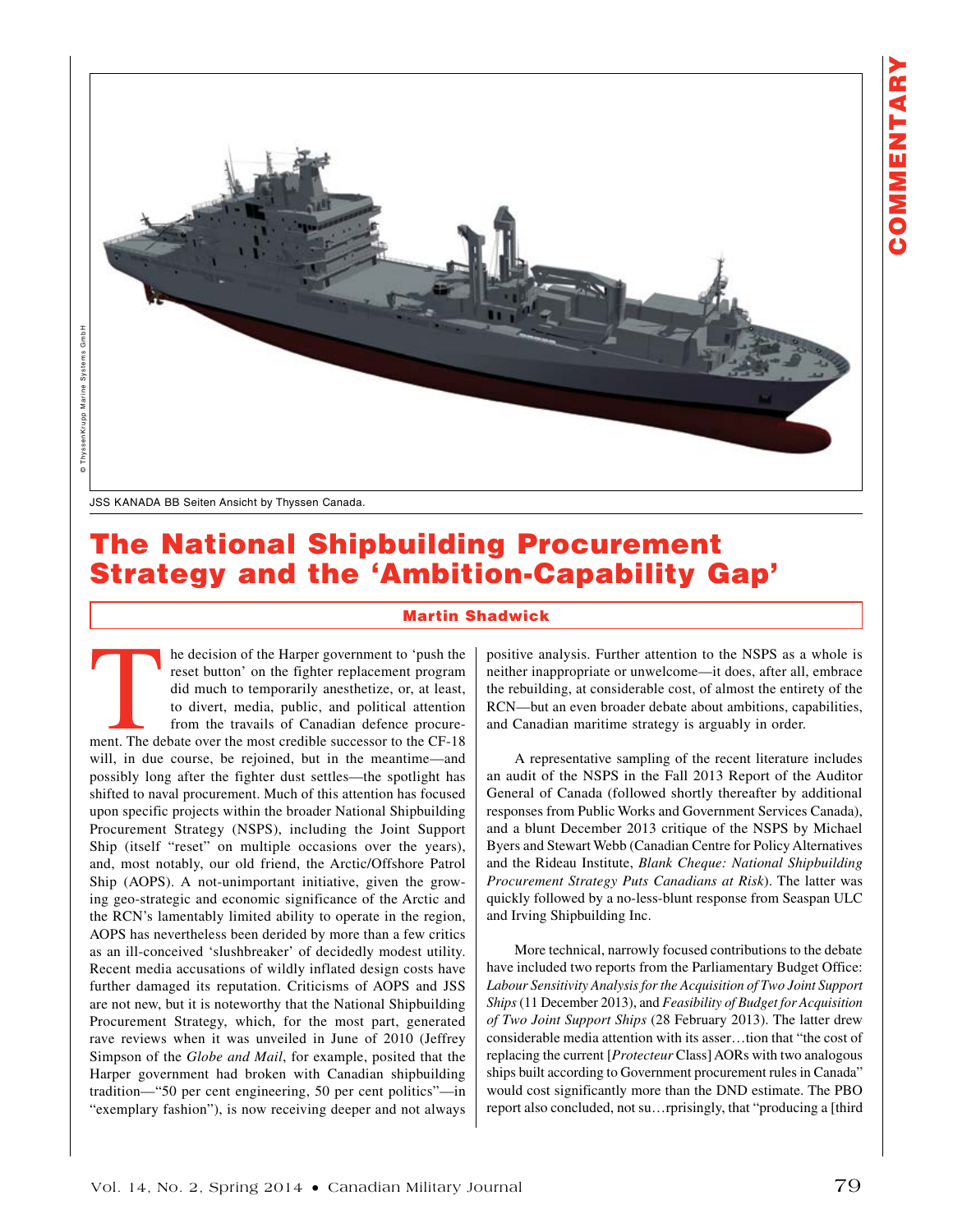

AOR] does not significantly add to program costs, as most of the costs are incurred during the development phase."

Generally positive, the Auditor General's appraisal of the NSPS concluded that "National Defence, Public Works and Government Services Canada (PWGSC), Industry Canada, and Fisheries and Oceans Canada have designed and are managing the [NSPS] in a way that should help sustain Canadian shipbuilding capacity and capability. In addition, the NSPS should help the government to procure federal ships in a timely, affordable manner, consistent with the build-in-Canada shipbuilding policy." On the naval front specifically, the OAG concluded: "National Defence and PWGSC—in consultation with the Treasury Board of Canada Secretariat—are, to date, managing the acquisition of military ships in a timely and affordable manner following the National Shipbuilding Procurement Strategy." The report also observed that the earlier "competitive process for selecting two shipyards that was led by PWGSC resulted in a successful and efficient process, independent of political influence, carried out in an open and transparent manner."

The OAG's report advanced three recommendations. First, that PWGSC "should review the [NSPS] request for proposal process, including the negotiations with the successful bidders, to ensure that lessons learned are captured, examined and considered for application in future complex procurements and strategic sourcing arrangements." Second, that PWGSC, "…supported by Industry Canada, National Defence, and Fisheries and Oceans Canada, should regularly monitor the productivity of the shipyards in terms of competitiveness, cost-effectiveness, and efficiency, including measuring progress against the target state." And, third, that DND and PWGSC, "…working with the Treasury Board of Canada Secretariat, should ensure information to Treasury Board ministers includes updated information on changes to costs, capabilities, and schedules and should request additional authorities, as required." All three recommendations were accepted by the relevant departments. Indeed, the recommendations and findings from the OAG were cited with considerable frequency in PWGSC's 26 November 2013 response to a series of Frequently Asked Questions, as well as in the Seaspan-Irving response to the Byers-Webb report.

Although the OAG's report necessarily examines a wide variety of issues, its most fundamental point—certainly from a wider maritime strategy and defence policy perspective—quite correctly centres upon what could be deemed the 'ambition-capability gap'. Noting that "complex developmental projects," such as naval vessels, "require years to design and build," the report stresses: "…[that] it is important that any gap between the government's level of ambition and the Royal Canadian Navy's capability is regularly measured and minimized. Canada's last general policy statement on its expected level of ambition was in 2008, through the Canadian First Defence Strategy (CFDS). While the CFDS did outline the expected number of Navy ships and the core missions for the Canadian [Armed] Forces, it did not define the specific naval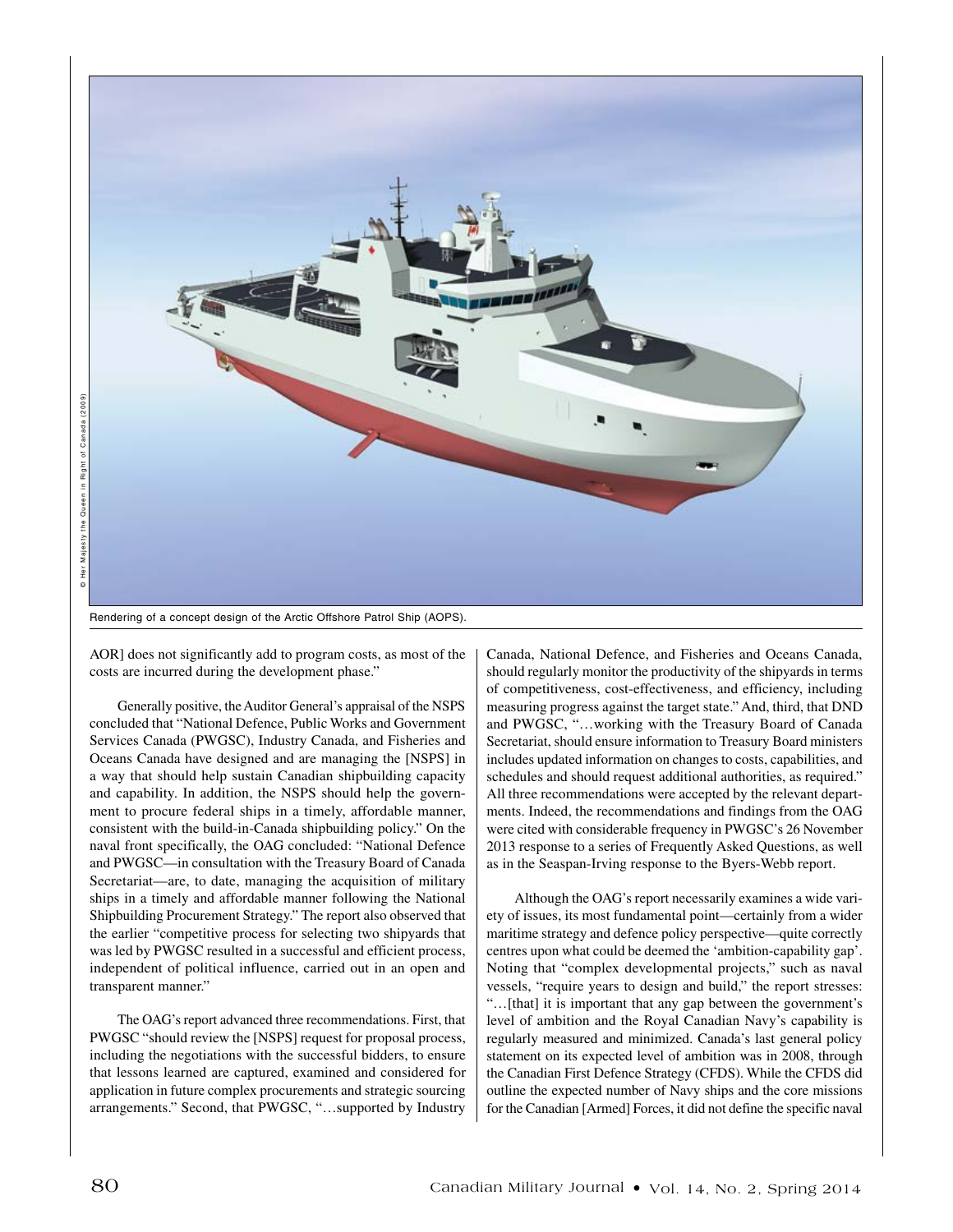capabilities required to fulfill the government's level of ambition." In the opinion of the OAG, "…a gap appears to be developing between the CFDS level of ambition, the evolving naval capabilities, and the budgets. National Defence should continue to monitor the extent to which it will or will not meet the government's expectations for future military needs, and continue to report to ministers on expected capability gaps, allowing the government to make adjustments to expectations and capabilities." The report also observes: " [that] because budget caps were established early in the planning process, National Defence has reduced the expected number of military ships or their capabilities to remain within budget. As a result, cost/capability trade-offs need to be monitored and revisions made to project budgets, if necessary, to make sure that Canada gets the military ships it needs to protect Canadian interests and sovereignty." The manner in which the 'ambition-capability gap' is bridged will shape the RCN and Canadian maritime strategy for decades to come.

The report of the OAG also takes note of government declarations dating back to 2001 that Canada "would continue to procure, repair, and refit ships in Canada." It consequently focuses its attention upon whether relevant departments "…have designed and are managing the NSPS to procure federal ships in a timely and affordable manner, in a way that will help sustain Canadian shipbuilding capacity and capability," and does not explicitly enter the debate over domestic versus offshore sourcing. The PWGSC document of 26 November 2013, however, provided a staunch defence of domestic sourcing, arguing that the NSPS "…will bring predictability to federal ship building and eliminate cycles of boom and bust in the shipbuilding and marine industries," and generate "…good long-term jobs in all regions of the country. In addition to ship construction, parts, sub-assemblies, equipment and specialized services will be required to develop long-term sustainable supply chains, creating significant opportunities for Canadian companies of all sizes. It is estimated that the [NSPS] will create 15,000 jobs and generate over \$2 billion in annual economic activity." Building in Canada, "… provides protection against risks, including through-life cost increases, availability of engineering information (for support/refit/upgrade work] and assured access to and security of future supply (sovereignty capability)." These are valid points. Indeed, the list could be buttressed by the assertion that offshore sourcing and the concomitant loss of Canadian employment would erode public support for defence spending and the retention of a credible navy. That said, recent foreign moves, such as the United Kingdom's decision to build four BMT-designed *Aegir* Type replenishment vessels in South Korea, at an attractive price with prompt delivery, have drawn attention to the potential merits of offshore construction for naval vessels of some types. Norway has taken a similar route for its forthcoming replenishment vessel. The production locale of the two *Queenston* Class Joint Support Ships is now effectively moot, but as the NSPS progresses, one should anticipate ongoing (and important) debate over the quantity and quality of the Canadian employment opportunities generated, directly or indirectly, by systems integration, the production of electronic systems, subsystems, and components, and the production of the myriad other components of a modern naval vessel.

In *Blank Cheque*, for example, Byers and Webb acknowledge that the stated goal of the NSPS to "provide long-term certainty" for Canada's shipbuilding industry "might well occur, but only at a much greater cost than is necessary." For the Harper government made a serious mistake by confining the only truly competitive portion of the NSPS to the choice of shipyards, which are both, effectively, also in the position of position of 'prime contractors' now. "As prime contractors, Irving and Seaspan will be free to select the 'system integrators' which coordinate various aspects of the procurement, including the selection and acquisition of communication, sensor, and weapon systems." " [The] shipyards, together with tier appointed system integrators, will also select the various sub-contractors who design and equip the vessels. The only restriction on these selections will be that the designs and equipment must meet the requirements of the RCN and CCG—



Another perspective of the Thyssen/Krupp JSS submission.